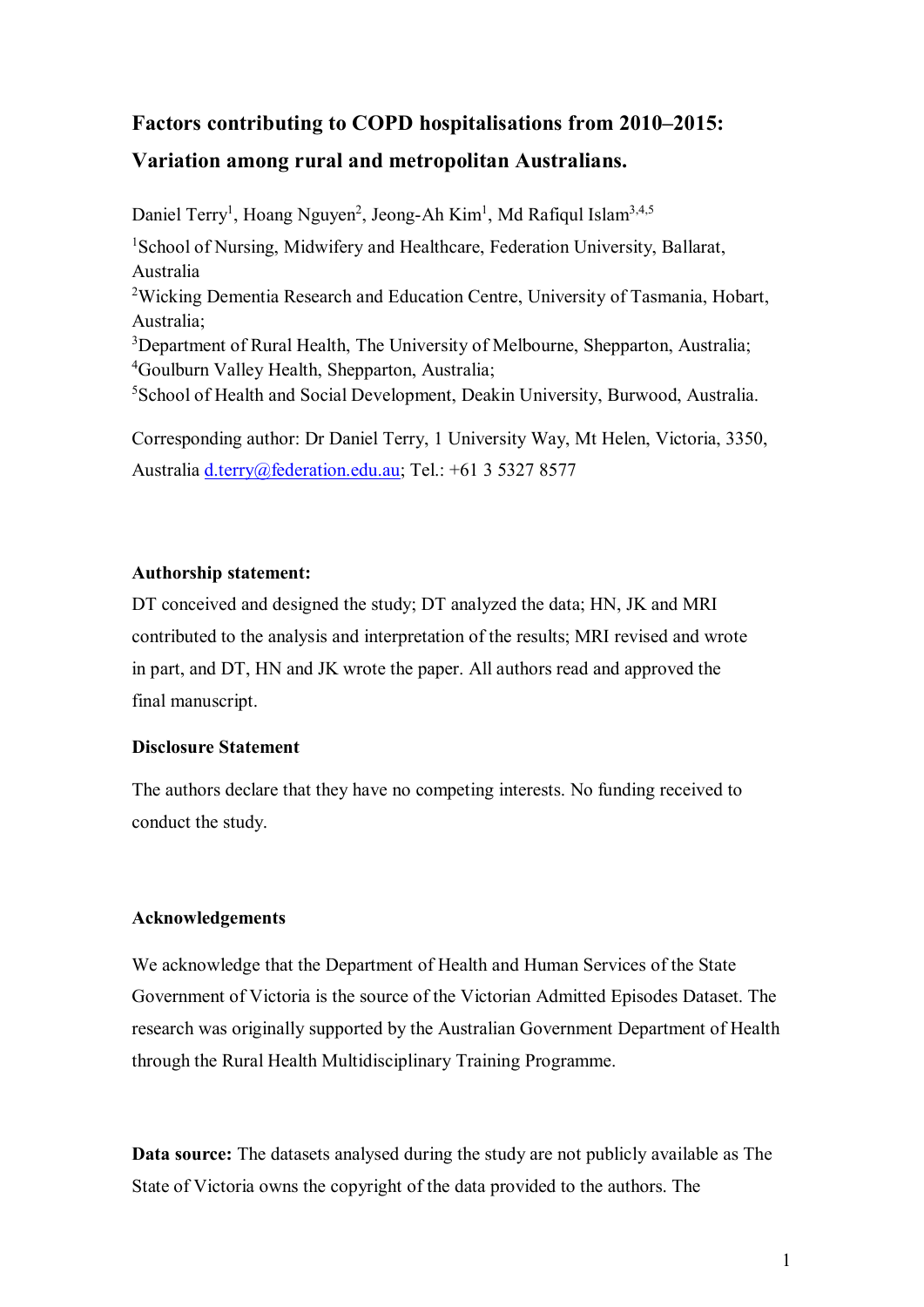Department of Health and Human Services, a Government Department of the State of Victoria represents the State for this purpose. Hosdata Request Number 5373. All other datasets analysed during the current study are available from the Australian Bureau of Statistics repository, [www.abs.gov.au](http://www.abs.gov.au/) and the Department of Health and Human Services, State Government of Victoria repository,

[www.health.vic.gov.au/modelling/planning/regional.htm.](http://www.health.vic.gov.au/modelling/planning/regional.htm)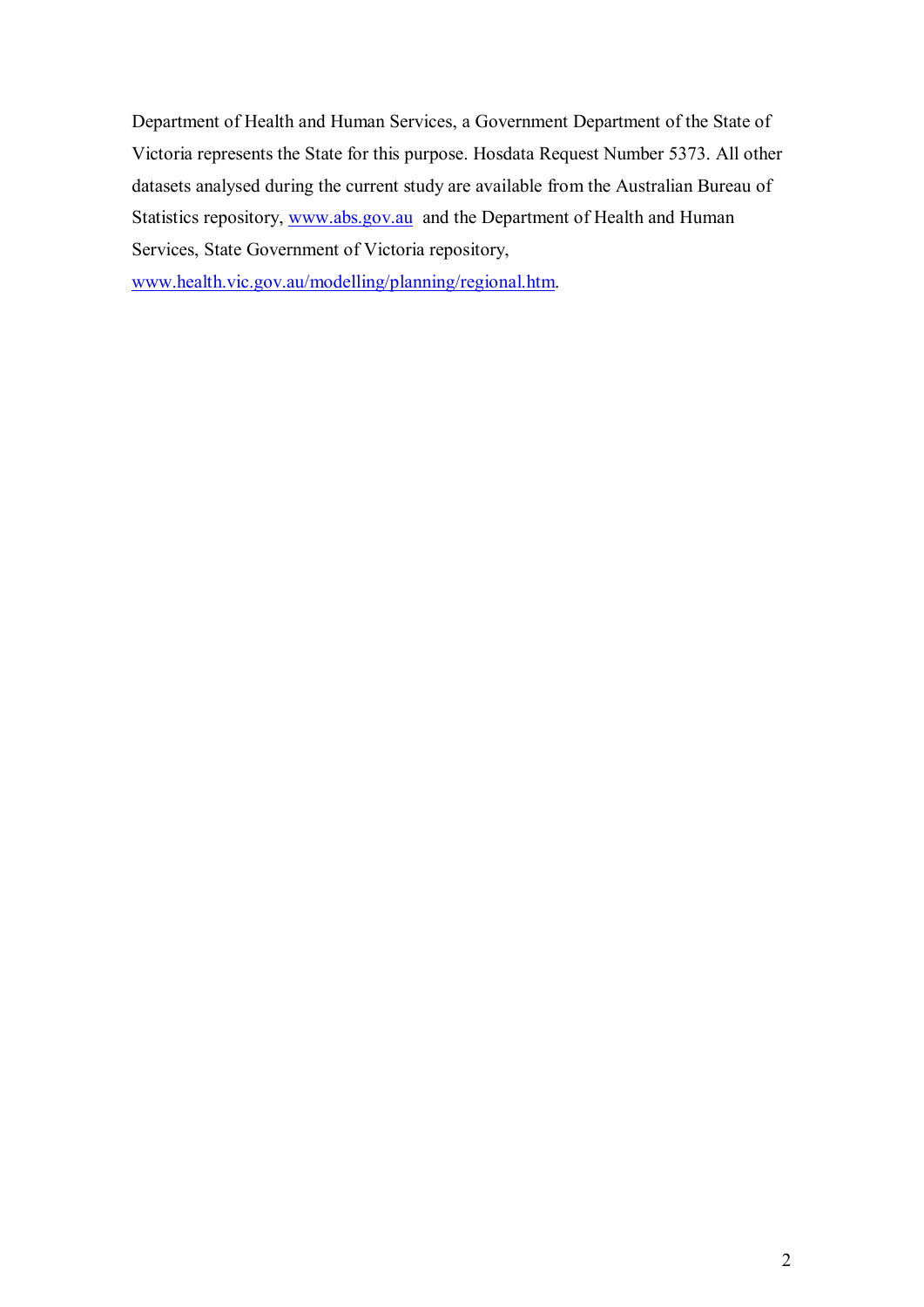# **Factors contributing to COPD hospitalisations from 2010–2015: Variation among rural and metropolitan Australians.**

**Introduction:** Rural and remote populations experience the greatest burden of chronic obstructive pulmonary disease (COPD), the fifth leading cause of death in Australia. Currently there is a need to prioritise health services to improve health outcomes among those at higher risk of COPD.

**Objectives:** To investigate the differences in COPD hospitalisation between rural and urban populations and determine predictive factors contributing to COPD hospitalisation.

**Methods:** State-wide hospitalisation data from 2010 to 2015 were obtained through the Victorian Admitted Episodes Dataset and other key datasets. The rates of hospitalisation were analysed using hierarchical multiple regression to examine the association between COPD hospitalisations and a number of predictor variables.

**Results:** The highest COPD incidence occurred in metropolitan males aged 85 years of age and older (35.092 hospitalisations per 1000 population). Among metropolitan residents, smoking, population density, and household income had a significant association with COPD hospitalisations for both sexes. Among rural males, smoking rates, household income, and rural land use (farming) were significant predictors of COPD hospitalisations. There was an overall stability in state-wide COPD hospitalisation over the five years to 2015, p=0.420.

**Conclusion:** This investigation highlights many rural and regional areas have much lower COPD hospitalisation rates than metropolitan areas. Between males and females, there are heterogenetic factors that contribute to the significant variation associated with COPD hospitalisation in metropolitan and rural areas, such as rural land use among rural males. This indicates that risk factor assessments, beyond smoking alone, need to be individualised and prioritised in practice to optimise care.

**Keywords:** Chronic Obstructive Pulmonary Disease, Hospitals, Chronic Disease, Self-Management, Urban Population, Rural Population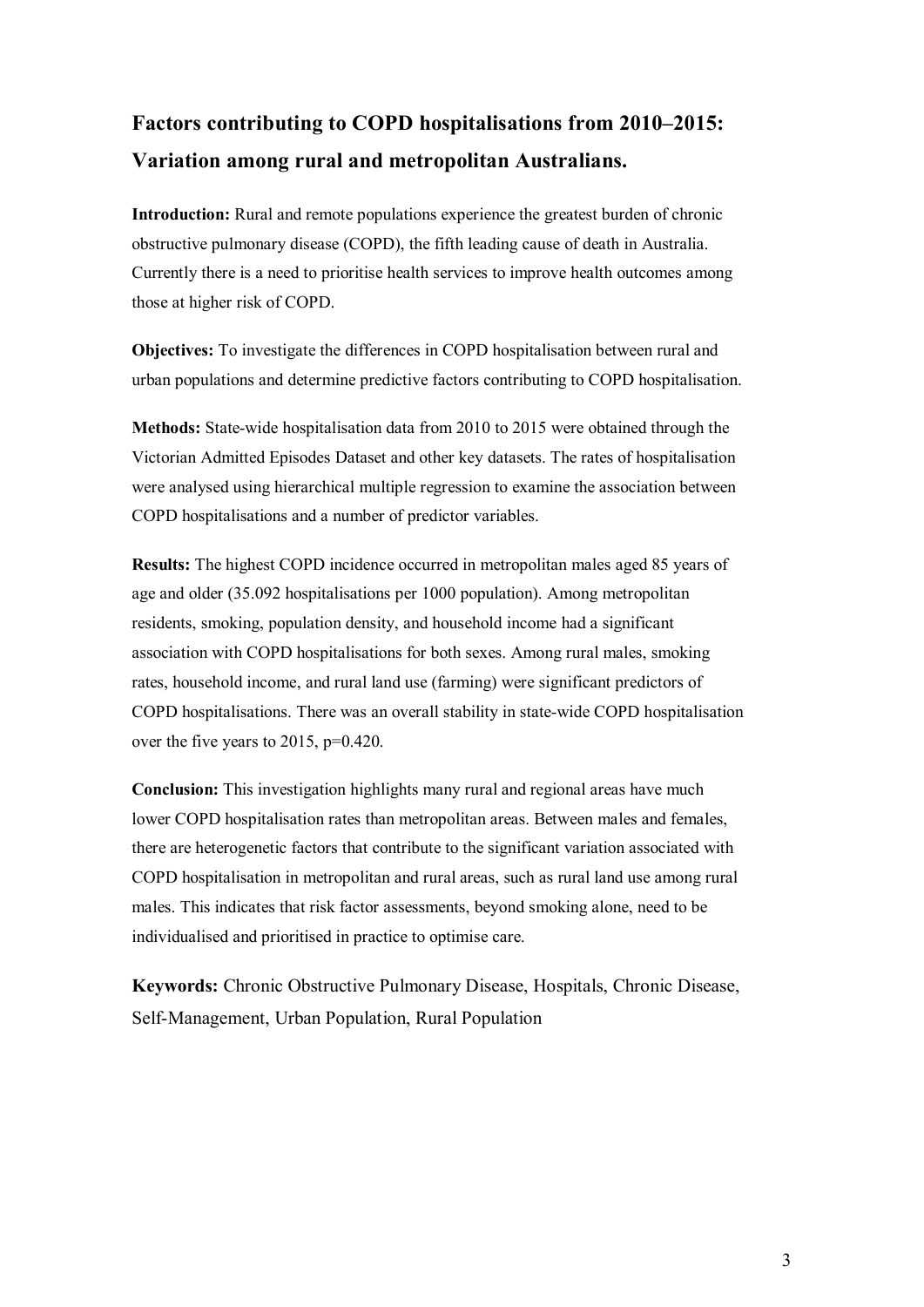#### **Introduction**

Chronic obstructive pulmonary disease (COPD) is an umbrella term that encompasses a group of progressive life-threatening lung diseases characterized by airway inflammation and airflow limitations<sup>1</sup>. COPD cannot be fully reversible and this chronic respiratory condition usually entails symptoms such as breathlessness, chronic cough, and sputum production with increasingly serious complications and exacerbations<sup>1</sup>. According to a recent report by WHO<sup>2</sup>, COPD claimed 3.17 lives per 100,000 population in 2015, accounting for 5.7% of global total deaths and making it the fourth leading cause of deaths. In their projections about COPD in the next 15 years, Khakban and his colleagues<sup>3</sup> predicted a substantial increase in the total number of COPD diagnoses (155%), COPD-related hospitalisations (210%) and the burden of inpatient care (182%) by 2030.

In Australia, COPD is also a notable cause of mortality and disability that exerts a heavy burden on the health care system<sup>4</sup>. COPD affects about 17% of Australians aged 40 or over, and 29% of Australians in the 75-or-over age range<sup>5</sup>. As the fifth leading cause of death in Australia, COPD claimed the lives of 6,462 people in 2013 (4.4% of the national total mortality) currently costing AUD\$929 million/year and as much as AUD\$8.8 billion in loss of productivity<sup>6</sup>.

The well-documented risk factors of COPD include tobacco smoking; exposure to indoor, outdoor or occupational pollutants; socio-economic status (SES); age; and geographic location 5,7-10 For example, in Australia, COPD is reported in a higher proportion of the population in regional, rural and remote settings than in major cities<sup>7</sup>. People with COPD in rural areas encounter difficulties typical of lower socio-economic regions, such as extensive travel to access health care, poorer health services, unstable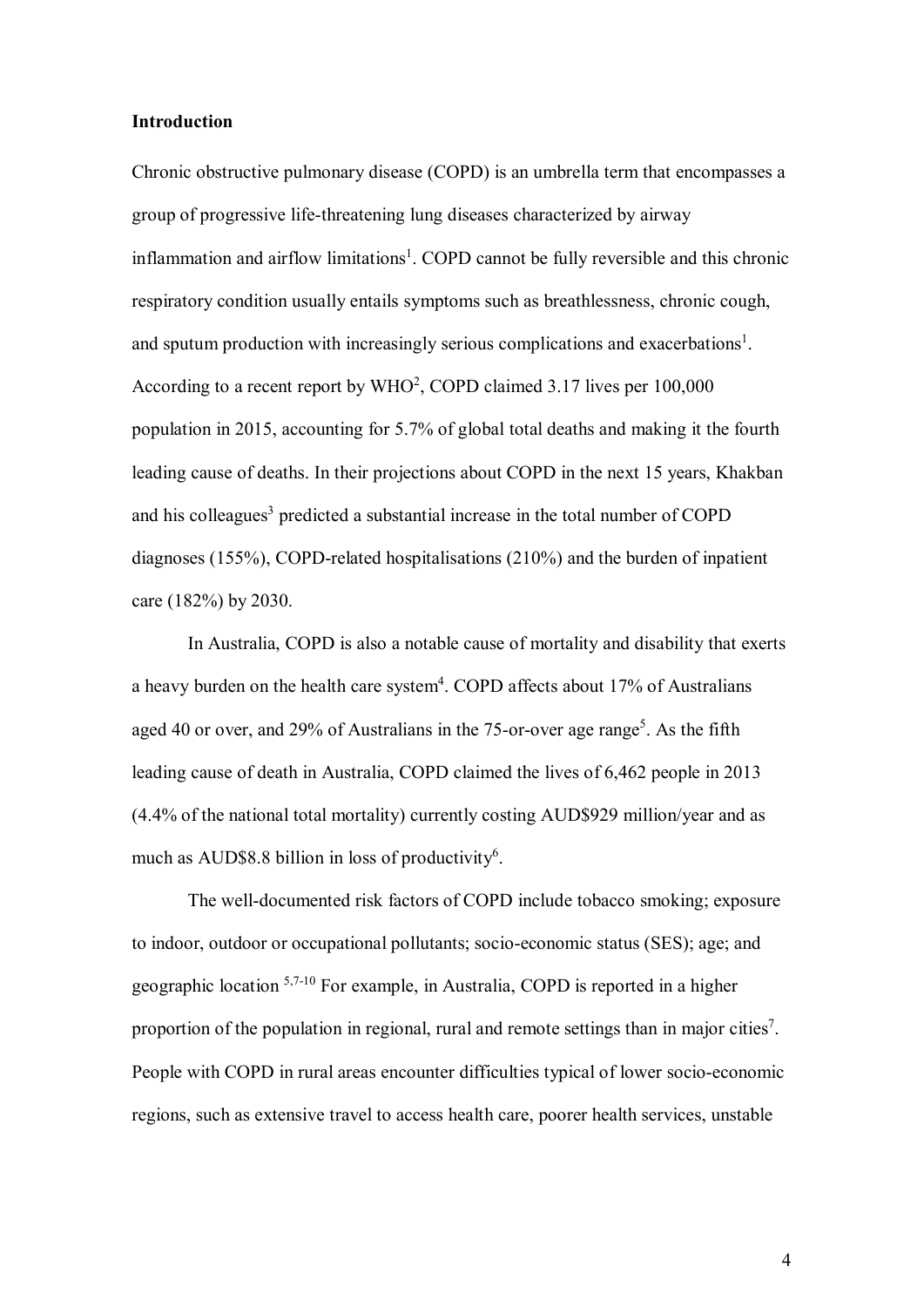local physician availability, exposure to health hazards, and a lack of respiratory-related education and support $^{11}$ .

In the state of Victoria, Australia, hospitalisation rates for COPD have reflected the national trend with higher rates in rural than in metropolitan areas, and significant associations have been found between COPD hospitalisation rates and socio-economic status and remoteness of the area<sup>12</sup>. In their recent analysis of hospitalisation, readmissions, mortality, and burden of disease, Ore and Ireland <sup>13</sup> found significant inverse associations between COPD and SES, with Victorians in the most disadvantaged areas being most affected by COPD.

Current evidence highlights the need to consider various contributing factors to COPD, and to prioritise health services and interventions to improve outcomes, especially for those with a higher risk of COPD.

#### *Aims*

To further understand COPD trends and associations in Australia, this paper aims to (1) investigate the differences in COPD hospitalisation across Victorian rural and urban areas and between age groups, (2) determine the key factors that have an impact on COPD among males and females in rural and urban regions; and (3) examine why key factors have a different impact on COPD hospitalisation between rural and urban counterparts.

#### **Materials and Methods**

#### *Research site*

Victoria has a similar population size to Denmark with more than 6.1 million people living across the  $237,269$  square kilometre area<sup>14</sup>. It encompasses 79 local government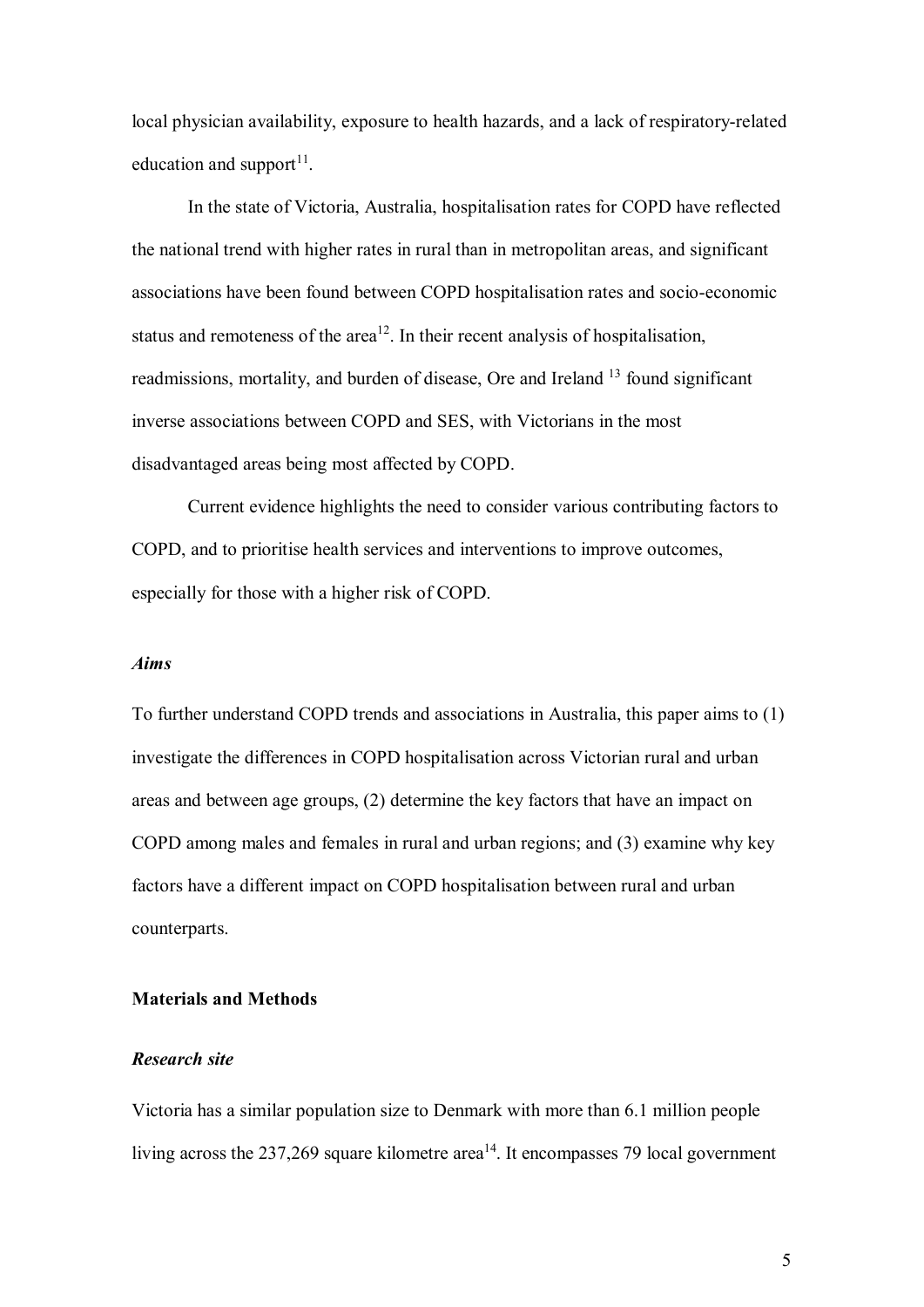areas (LGA) that range from 20 to 22,213 square kilometres in size with population densities across the LGAs ranges from 0.47 to 4413.26 people per square kilometre. In the state, there are over 300 public and private hospitals including district hospitals and bush nursing services<sup>15</sup>.

#### *Data collection*

Hospitalisation data for a five-year period from 1 July 2010 to 30 June 2015 were obtained from the Victorian Admitted Episodes Dataset (VAED). As discussed elsewhere<sup>16</sup>, data included sex, age (5-year age groups), LGA or region of residence, private or public patient, bed days used as the unit of measurement for length of stay, type of discharge, and diagnosis on hospitalisation according the ICD-10-AM. COPD as the principal diagnosis was identified using the ICD-10-AM codes J43.1, J43.2, J43.8, J43.9, J44.0, J44.1, J44.8, and J44.9. Ethical approval for the research was obtained in March 2015. Others sources of data were included as outlined previously<sup>16</sup>, and were sourced from the Australian Bureau of Statistics<sup>17</sup>.

#### *Data analysis*

Population figures at the LGA level were used to calculate hospitalisation rates across the 79 LGAs in Victoria. Hospitalisations were divided by the corresponding population estimates for each year according to gender, age group and LGAs to obtain standardised hospitalisation rates. Age groups were examined only among adults  $(\geq 40 \text{ years})$ , given the relatively small number of COPD cases among individuals aged less than 40 years and the greater proportion of hospital expenditure occurring among the  $\geq 40$  years of age groups<sup>5</sup>.

COPD and predictor variables were analysed according to hospitalisation rates using Statistical Package for the Social Sciences (SPSS, Version 22.0). Hierarchical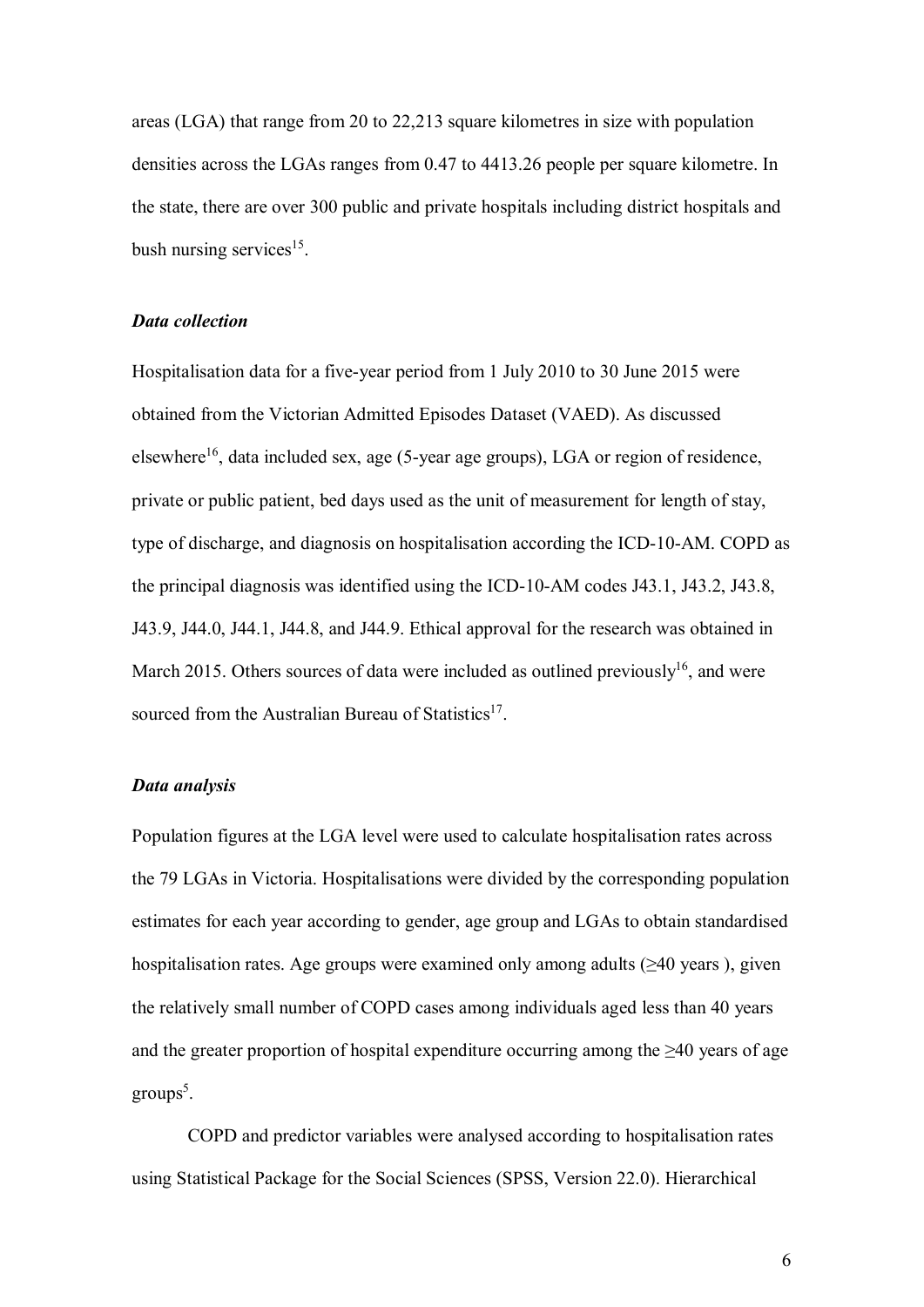multiple regression was used to examine the association between COPD hospitalisations and a number of predictor variables. To adjust for percentage of smokers, this variable was entered at step 1 after which GPs per 1000 population, percentage of Aboriginal and Torres Strait Islanders, the four Socio-Economic Indexes for Areas which includes Index of Relative Socio-economic Advantage and Disadvantage (IRSAD), Index of Relative Socio-economic Disadvantage (IRSD), Index of Economic Resources (IER), Index of Education and Occupation (IEO), and also Accessibility and Remoteness Index of Australia 2011 (ARIA+) were entered into step 2. The initial analysis was conducted to ensure there was no violation of the assumptions of normality, homoscedasticity, multicollinearity, and liberality<sup>18</sup>. Significance was determined at two-tailed  $p < 0.05$ .

#### **Results**

Between the financial years 2010-11 and 2014-15, there were 71,262 total hospitalisations for COPD among Victorians aged 40 years old and older, of which 46,074 (64.6%) occurred at metropolitan hospitals, 56,080 (78.6%) were 65 years of age or older, and 51,651 (72.4%) were publically funded hospitalisations. Females contributed towards 32,754 (46.0%) of all hospitalisations (Table 1).

[Table 1 about here or as an online supplement]

The incidence rate of COPD hospitalisations across the whole State over the five-year period was 5.264 (95% CI: 5.260-5.268) per 1000 population. The incidence rates were higher among the male population than the female population, while males aged 65 years and older had a higher incidence rate than females in the same age group. In addition to State averages, the mean hospitalisation rates were significantly higher among metropolitan males compared with rural males and were different among rural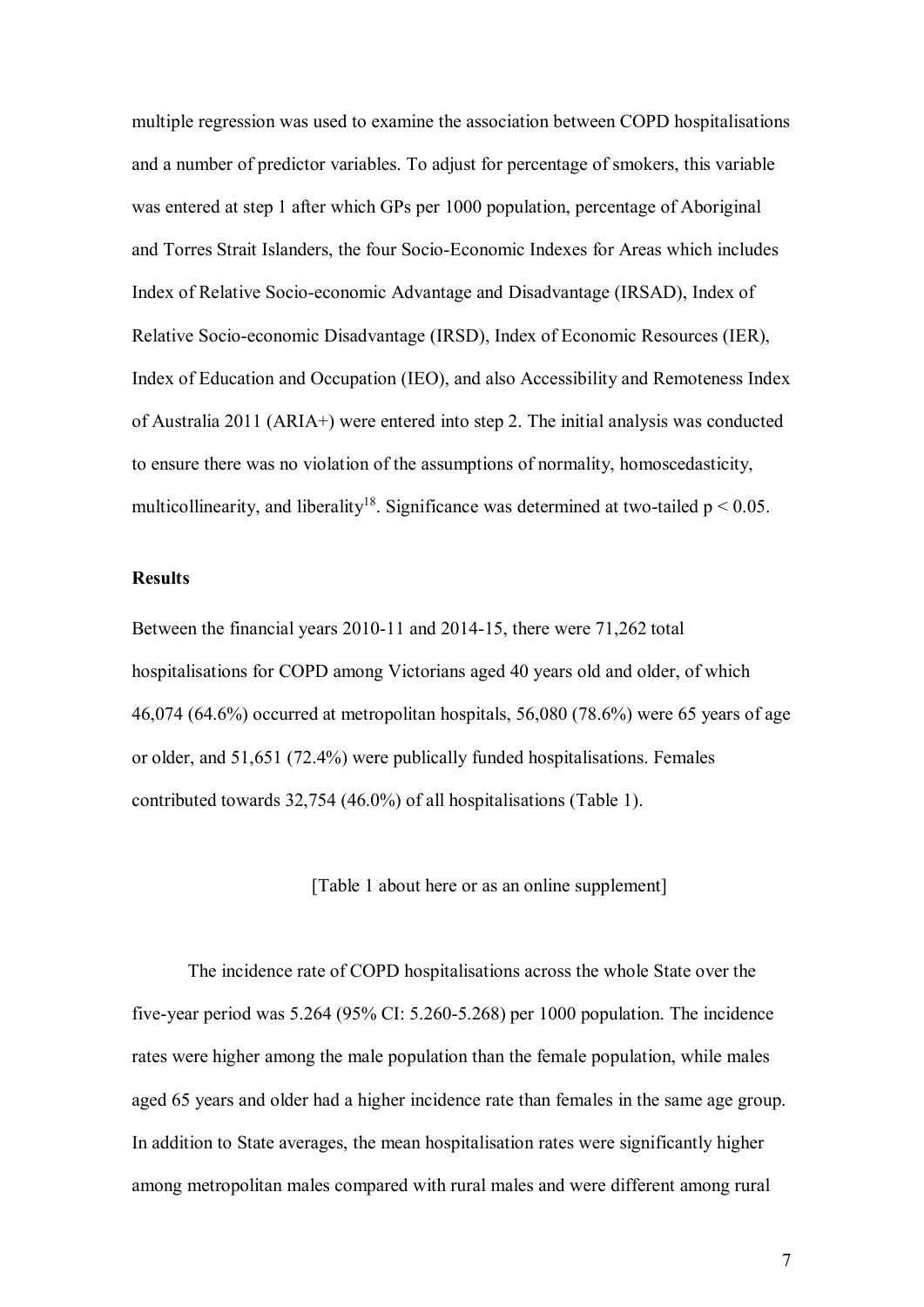and metropolitan females where rural females had higher rates than metropolitan females. However, when examining State-wide hospitalisation rates among the 85 years of age and over population, the mean rates were significantly higher among metropolitan males than rural males. Similarly, among females aged 85 years of age and over, metropolitan females had higher hospitalisation rates than rural females as demonstrated in Table 2 and Figure 1.

#### [Table 2 about here]

# Figure 1: Hospitalisation incidence rate per 1000 population according to age, sex and residence

[Figure 1 about here]

Standardised hospitalisation rates for COPD between 2010-11 and 2014-15, and the overall mean Victorian incidence rates remained relatively stable with a nonsignificant increase of 0.77% in the average hospital hospitalisations over the time period, *p*=0.420. The data highlights that despite differences between metropolitan and rural male and female hospitalisations, the change in rates between each group over the time period remained relatively similar. However, hospitalisation rates for COPD were consistently higher among metropolitan males compared to metropolitan females and both male and female rural Victorians over the five-year period, *p=*0.001.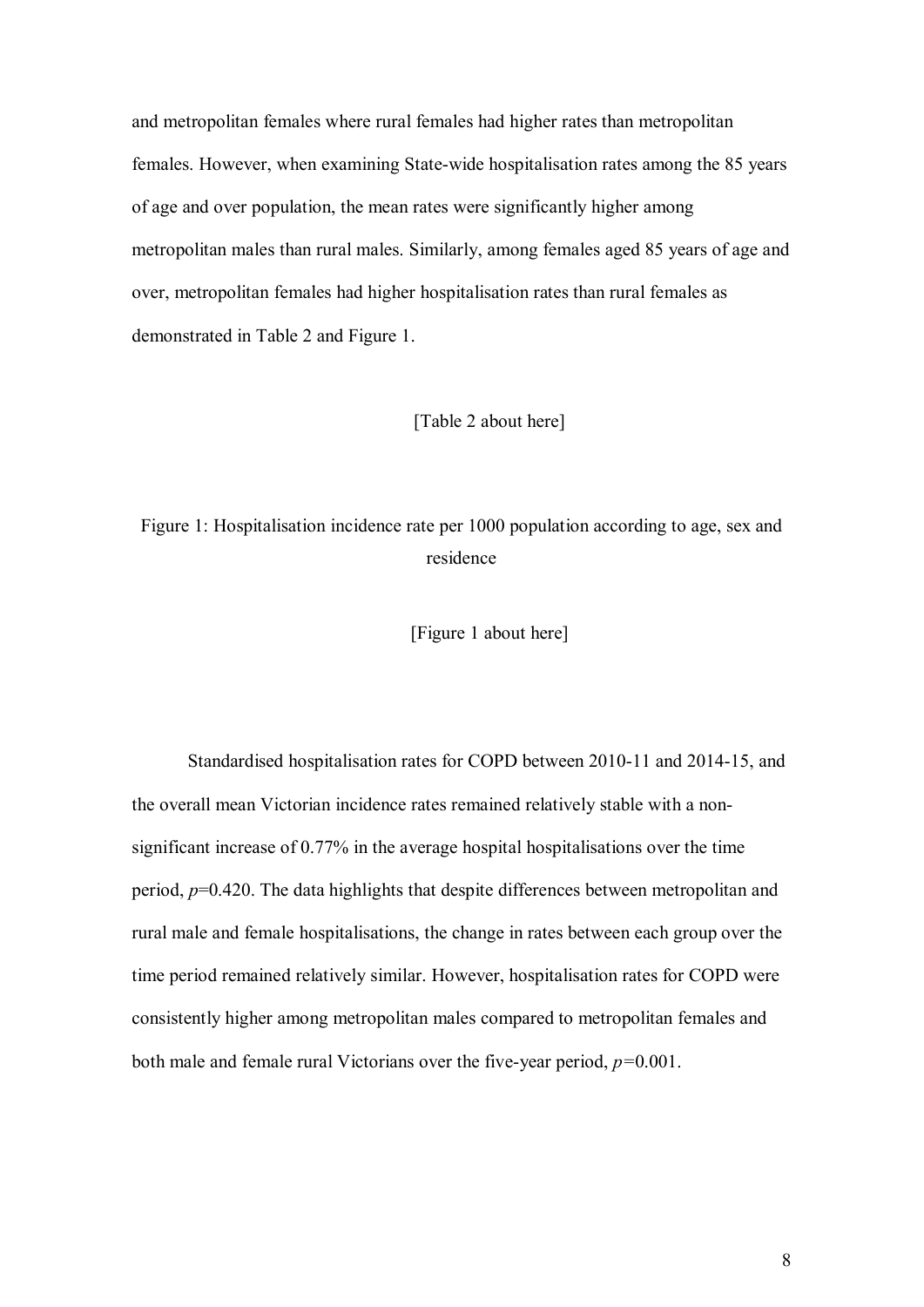Figure 2: Variation of hospitalisation incidence rates per 1000 population for COPD between 2010-11 and 2014-15 [Figure 2 about here]

Multiple regression analyses highlighted several significant predictors of COPD hospitalisation rates between metropolitan and rural sexes. After controlling for percentage of smokers, it was indicated that the predictor variables explained between 60% and 78% of the variance that attributes to COPD hospitalisation (Table 3).

#### [Table 3 about here]

Among metropolitan residents, as outlined in Table 4, smoking, population density, and household income had a significant association with COPD disease hospitalisation rates for both females and males. Among metropolitan males the number of GPs per 1,000 population was also an additional significant predicting factor.

When examining rural female residents, there were no significant associations with any of the factors identified. However, among rural males, percentage of smokers and household income were identified as significant predictors. Lastly, among rural males, rural land use such as farming, which is the most common use of rural land<sup>19</sup>, was also a predictor for COPD disease hospitalisation rates among rural males.

#### [Table 4 about here]

#### **Discussion**

The overall findings are in line with the literature that has identified smoking as contributing to  $COPD<sup>23</sup>$ , and is reflective of it being one of the key factors leading to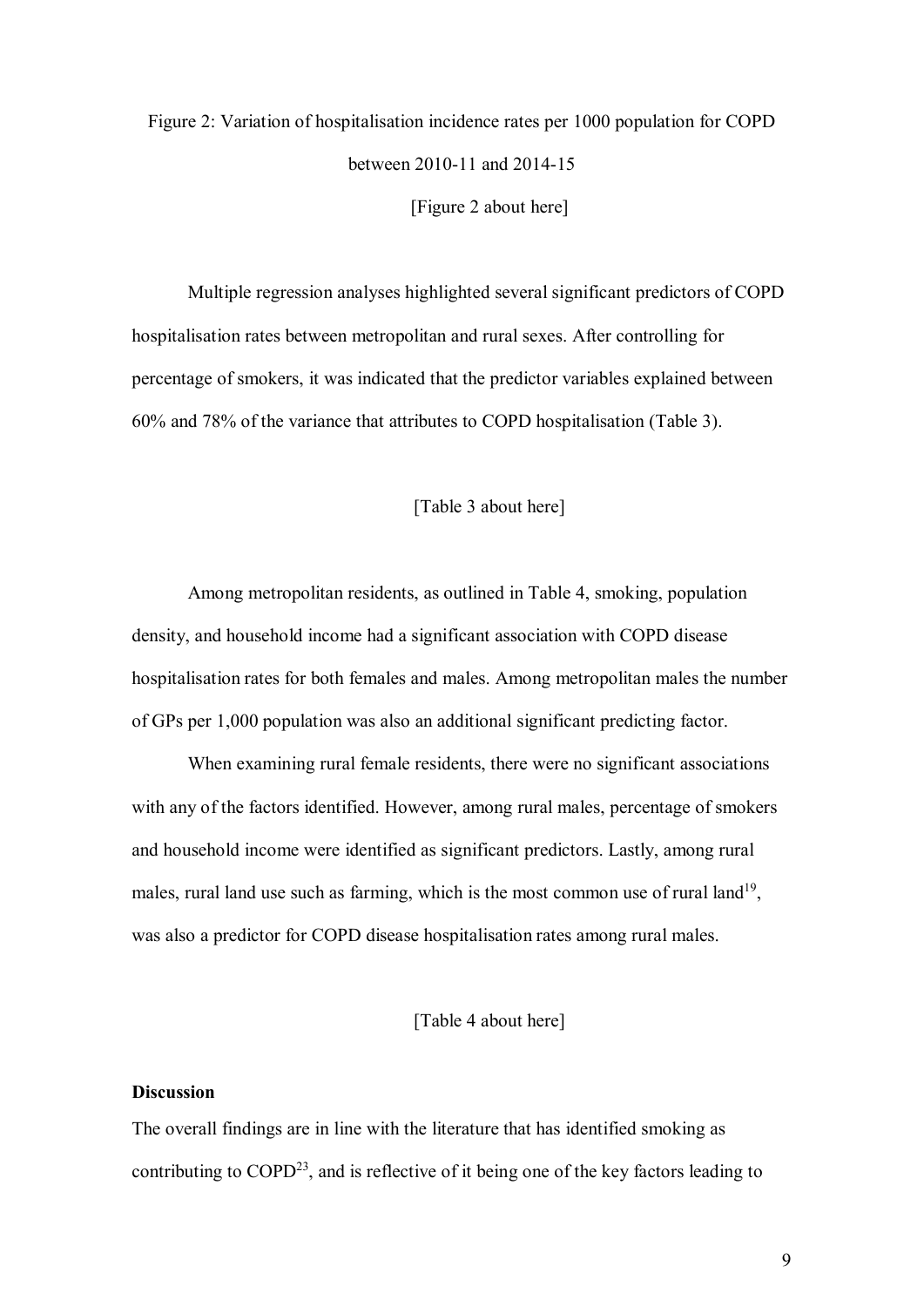hospitalisation among all cohorts except for rural females. Although smoking was indicated not to be significant among rural females, it was identified to be the factor that was likely to cause hospitalisation in this group. Apart from smoking having an association with COPD hospitalisations, there were divergent findings between metropolitan and rural males and female cohorts. For example, one of the key factors among metropolitan males was the proportion of GPs, where the greater the number of GPs in the areas, the more likely metropolitan males were to be hospitalised, which may reflect the increased diagnosis of COPD or the need of hospitalisations among males.

This too may be reflective of why there is a higher hospitalisation rate among aboriginal men in metropolitan areas. These findings may be due to a lower percentage of aboriginal men and women in metropolitan Victoria<sup>24</sup>. This would suggest either there is greater proportion of metropolitan male aboriginals with a diagnosis of COPD, or this group of men seek care at the tertiary level, rather than at the primary care level<sup>25</sup>. Regardless, the rate remains alarming and highlights who shoulders the greater burden of disease and where health services need to prioritise key interventions to improve outcomes.

Among metropolitan females, it was found that those who are more socioeconomically disadvantaged are more likely to be hospitalised with COPD, which suggests that they do not have appropriate access to or are less likely to engage with primary health care services, and may be more likely to have the low levels of health literacy concerning COPD management<sup>11</sup>. Further, among rural males, a key finding was as household income increased, their rate of COPD hospitalisation decreased. However, of greatest concern is the percentage of land use impacting COPD hospitalisation among rural males. It was highlighted that the greater the percentage of land being used for farming rural areas the greater the rate of COPD hospitalisations

10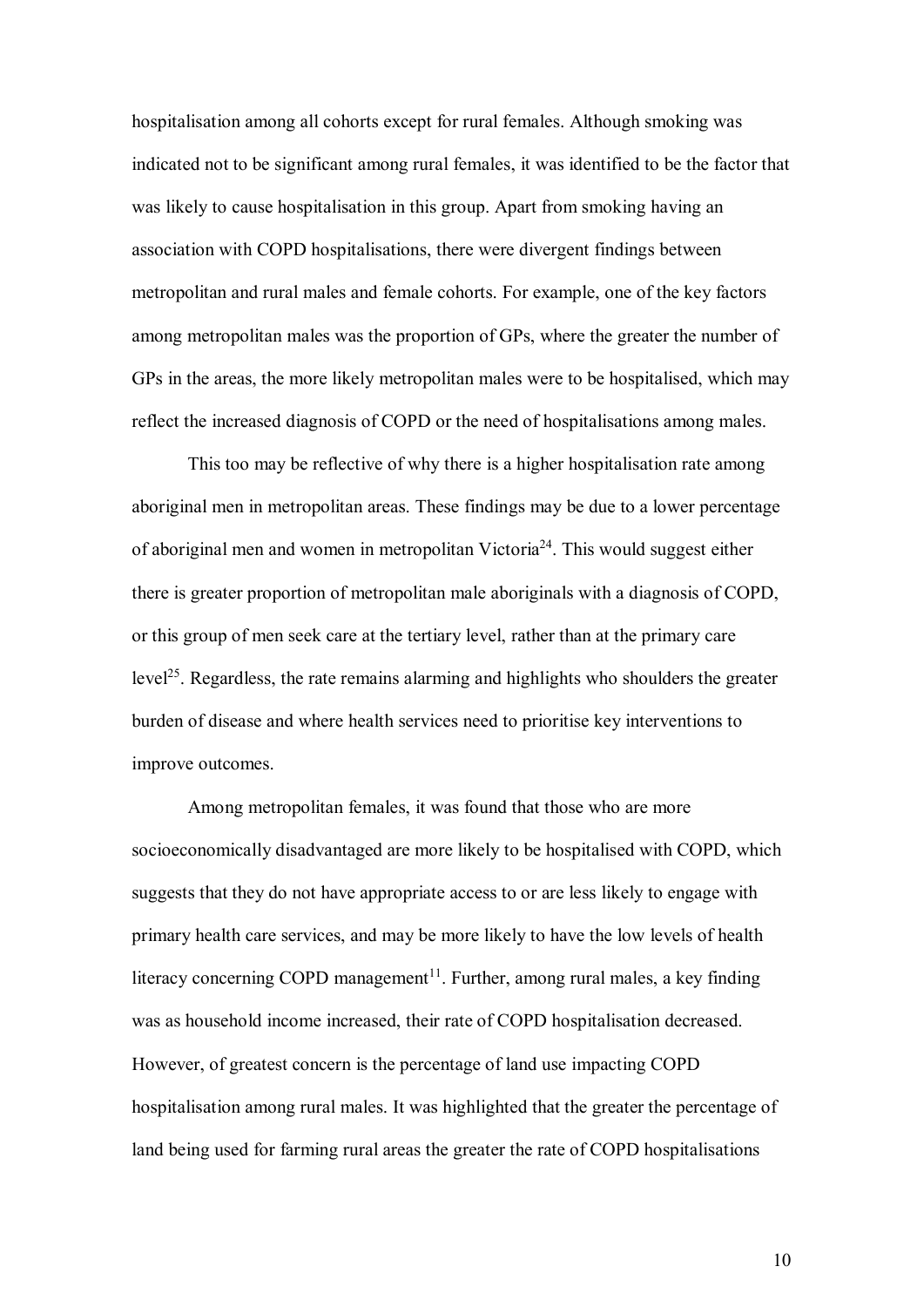occurred. One possible reason is living and working in rural areas has the potential for greater exposure to fumes, dust, pesticides and herbicides which may be a contributing factor to chronic respiratory illnesses such as  $COPD<sup>26</sup>$ .

Regardless of these findings, the study demonstrated that there was an overall stability in state-wide hospitalisation for COPD over the five years from 2010 to 2015 with the highest incidence occurring among metropolitan males, and contrary to previous research or projections<sup>12</sup>. Further, it was highlighted that hospitalisation rates among rural females aged 65 years and over were significantly higher than their metropolitan counterparts, and consistent with the globally observed increase in the prevalence of COPD in females $^{20}$ .

Overall, metropolitan males aged 85 or more years of age had the highest hospitalisation rates than all age groups and cohorts, and males aged 75 years and older were consistently higher than other cohorts of the same age. However, rural females shared a similar incidence rates with metropolitan males until the age of 75 year or older when rural female hospitalisation rates steadily decreased until they paralleled rural males and metropolitan females over the age of 85 years. These findings are in line with the current body of research which indicates that COPD incidence increases with age<sup>5,8</sup> and peaks among those aged 75 or older $^{21}$ .

Beyond the key factors identified as contributing to COPD hospitalisations, patients may experience delays in accessing medical care, particularly in rural area, or may tolerate worsening symptoms and only seek medical care when symptoms reach a critical point<sup>27</sup>. Further, it has been identified that knowledge of COPD is often inadequate among patients and they are less-equipped to manage acute episodes. In one study, it was shown that only a third of people diagnosed with COPD received a written

11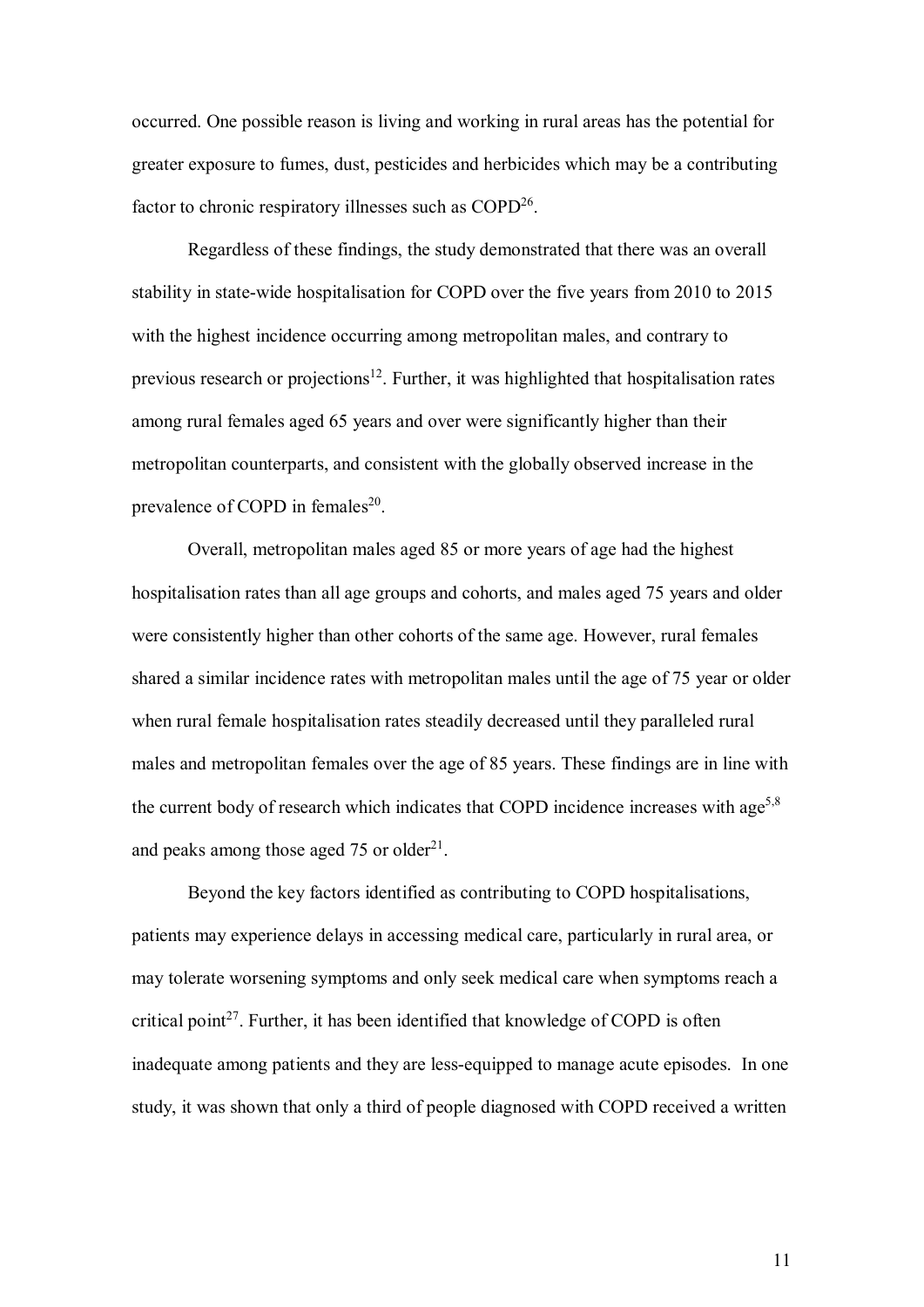action plan, compared with asthma patients who were given written action plans by GPs in 52.9% of cases<sup>28</sup>.

The current best practice for diagnosing and care of individuals with COPD focuses on confirming diagnosis and severity of COPD, optimising function, preventing deterioration, developing support networks and self-management strategies<sup>29</sup>. However, clinical practice does not always reflect current recommendations and identifying COPD symptoms and risk factors may be under-appreciated in practice<sup>30</sup>. Nevertheless, this research has highlighted the relative stable hospitalisation rates over a five-year period, suggesting inroads are being achieved. However, the study also emphasised the groups that are most vulnerable, key factors contributing to COPD, while indicated where resources and health services need to be prioritised.

A limitation of this study was that it was a retrospective study that examined COPD hospitalisation data. The dataset used in this study provided information on each admitted patient episode; however, waiting times, severity of illness, rates of patient readmission, or quality of treatment were not provided, and therefore, could not be determined or analysed. Nevertheless, the study incorporates a complete dataset of state-wide COPD hospitalisation between 2010 and 2015 and provides insight into the urban-rural differences across an Australian state where more than one-quarter of the Australian population resides.

This investigation provides insight into the key factors that contribute to the significant variation associated with COPD hospitalisation in metropolitan and rural areas in Victoria. Those key factors are smoking, social disadvantage, cultural background, access to primary care, gender and age. It was found that COPD among older metropolitan males was much higher than other cohorts. It may indicate that these higher rates occur due to greater accessibility to primary health care or that greater

12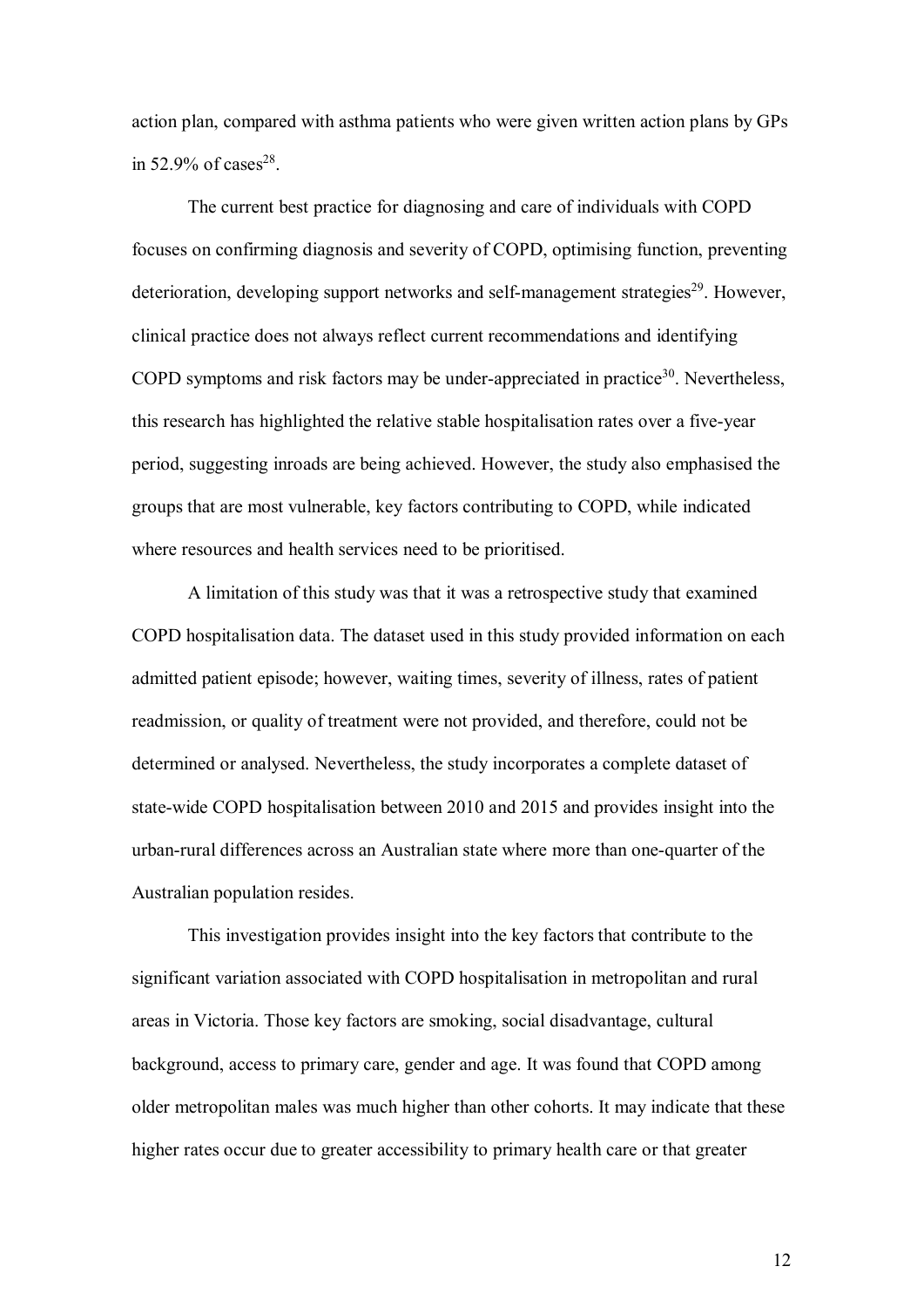numbers of GPs in the LGA increases the likelihood for interventions at the tertiary level. These results add to the emerging literature concerning geographic and gender disparities among patients with COPD. Thus, public health efforts and health services interventions concerning COPD management should aim to improve the quantity and quality of primary health care delivery, while focusing on holistic strategies that address the needs of the individual, community, workplace and policies for in both rural and metropolitan areas. Although barriers to healthcare access are diverse and often complex, future research and healthcare must appreciate the unique factors that impact COPD outcomes among different groups of individuals.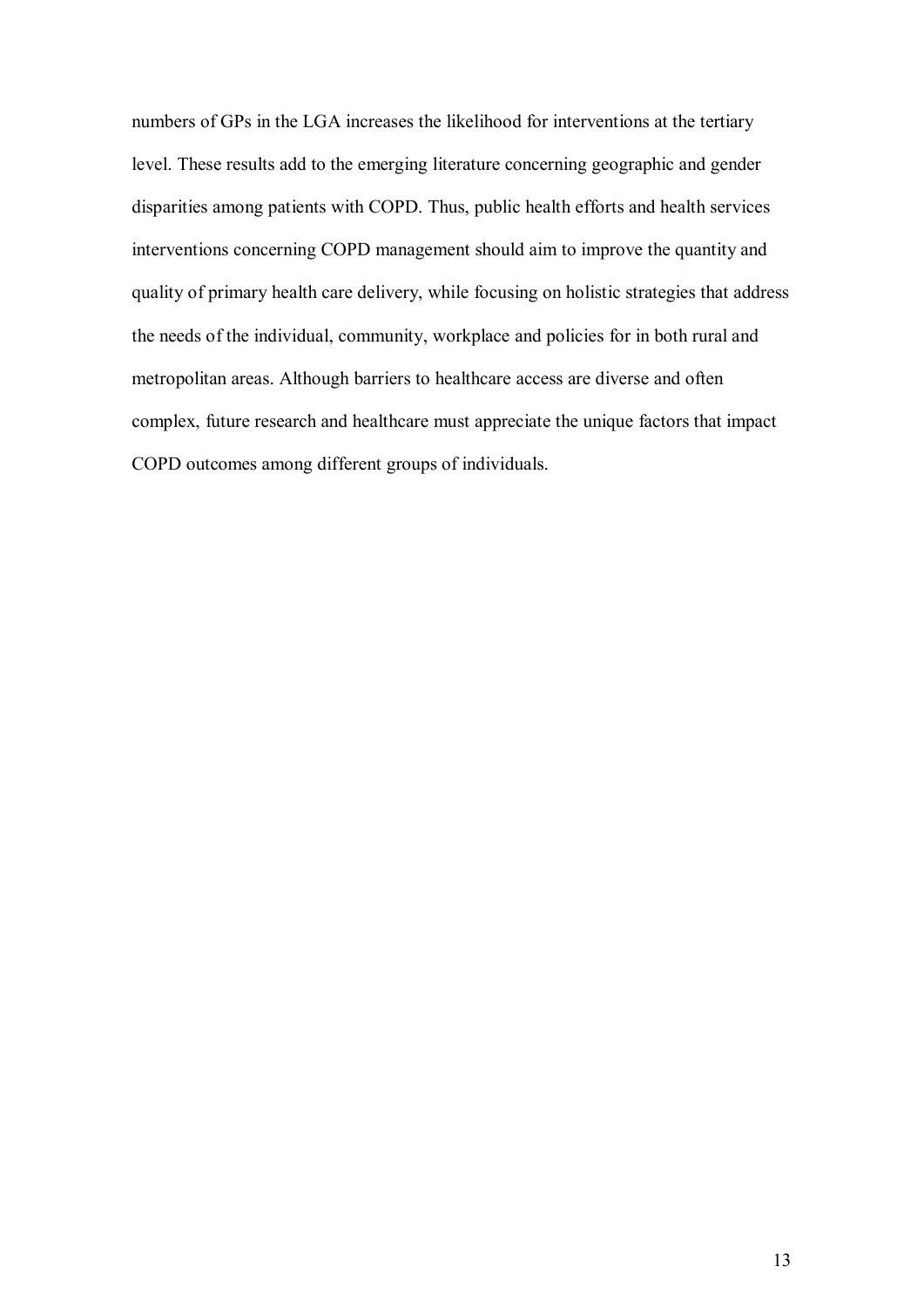## **References**

- 1. World Health Organization. Chronic obstructive pulmonary disease (COPD). 2017; [http://www.who.int/respiratory/copd/en/.](http://www.who.int/respiratory/copd/en/)
- 2. World Health Organization. Chronic obstructive pulmonary disease (COPD) [Fact sheet]. 2017;<http://www.who.int/mediacentre/factsheets/fs315/en/>
- 3. Khakban A, Sin D, FitzGerald JM, et al. The projected epidemic of chronic obstructive pulmonary disease hospitalizations over the next 15 years. A population-based perspective. *Am J Respir Crit Care Med.* 2017;195(3):287– 291.
- 4. Australian Lung Foundation. *COPD Backgrounder 2016.* 2016.
- 5. Toelle BG, Xuan W, Bird TE, et al. Respiratory symptoms and illness in older Australians: the Burden of Obstructive Lung Disease (BOLD) study. *Med J Aust.* 2013;198(3):144-148.
- 6. Access Economics for Australian Lung Foundation. *Economic impact of COPD and cost effective solutions.* 2008.
- 7. Australian Institute of Health and Welfare. *Australia's Health 2010. Australia's Health no 12 Cat no AUS 122.* Canberra2010.
- 8. Alam DS, Chowdhury MA, Siddiquee AT, Ahmed S, Clemens JD. Prevalence and Determinants of Chronic Obstructive Pulmonary Disease (COPD) in Bangladesh. *Journal of Chronic Obstructive Pulmonary Disease.* 2015;12:685- 667.
- 9. Gershon A, Dolmage TE, Stephenson A, Jackson B. Chronic obstructive pulmonary disease and socioeconomic status: A systematic review. *Int J Chron Obstruct Pulmon Dis.* 2012;9:216-226.
- 10. Eisner MD, Anthonisen N, Coultas D, et al. Committee on Nonsmoking COPD, Environmental and Occupational Health Assembly. An official American Thoracic Society public policy statement: Novel risk factors and the global burden of chronic obstructive pulmonary disease. *Am J Respir Crit Care Med.*  2010;182:693-718.
- 11. Dobson A, McLaughlin D, Vagenas D, Wong KY. Why are death rates higher in rural areas? Evidence from the Australian Longitudinal Study on Women's Health. *Australian and New Zealand Journal of Public Health.* 2010;34(6):624- 628.
- 12. Ansari Z, Dunt D, Dharmage S. Variations in hospitalizations for chronic obstructive pulmonary disease in rural and urban Victoria, Australia. *Respirology.* 2007;2:874-880.
- 13. Ore T, Ireland P. Chronic obstructive pulmonary disease hospitalisation and mortality in Victoria: analysis of variations by socioeconomic status. *Australian and New Zealand Journal of Public Health.* 2015;39:243-249.
- 14. ABS. Victoria Region Data. [Internet]. 2017; www.abs.gov.au Accessed 4 May 2017.
- 15. Department of Health and Human Services. Modelling, GIS & Planning Products. 2014; [http://www.health.vic.gov.au/modelling/planning/regional.htm.](http://www.health.vic.gov.au/modelling/planning/regional.htm) Accessed 28 October, 2016.
- 16. Terry D, Robins S, Gardiner S, Wyett R, Islam MR. Asthma hospitalisation trends from 2010 to 2015: variation among rural and metropolitan Australians. *BMC public health.* 2017;17(1):723-234.
- 17. Australian Bureau of Statistics. Census 2011. 2011; [http://www.abs.gov.au.](http://www.abs.gov.au/) Accessed 20 January, 2016.
- 18. Pallant J. *SPSS Survival Manual.* 5th ed. Melbourne: Allen & Unwin; 2013.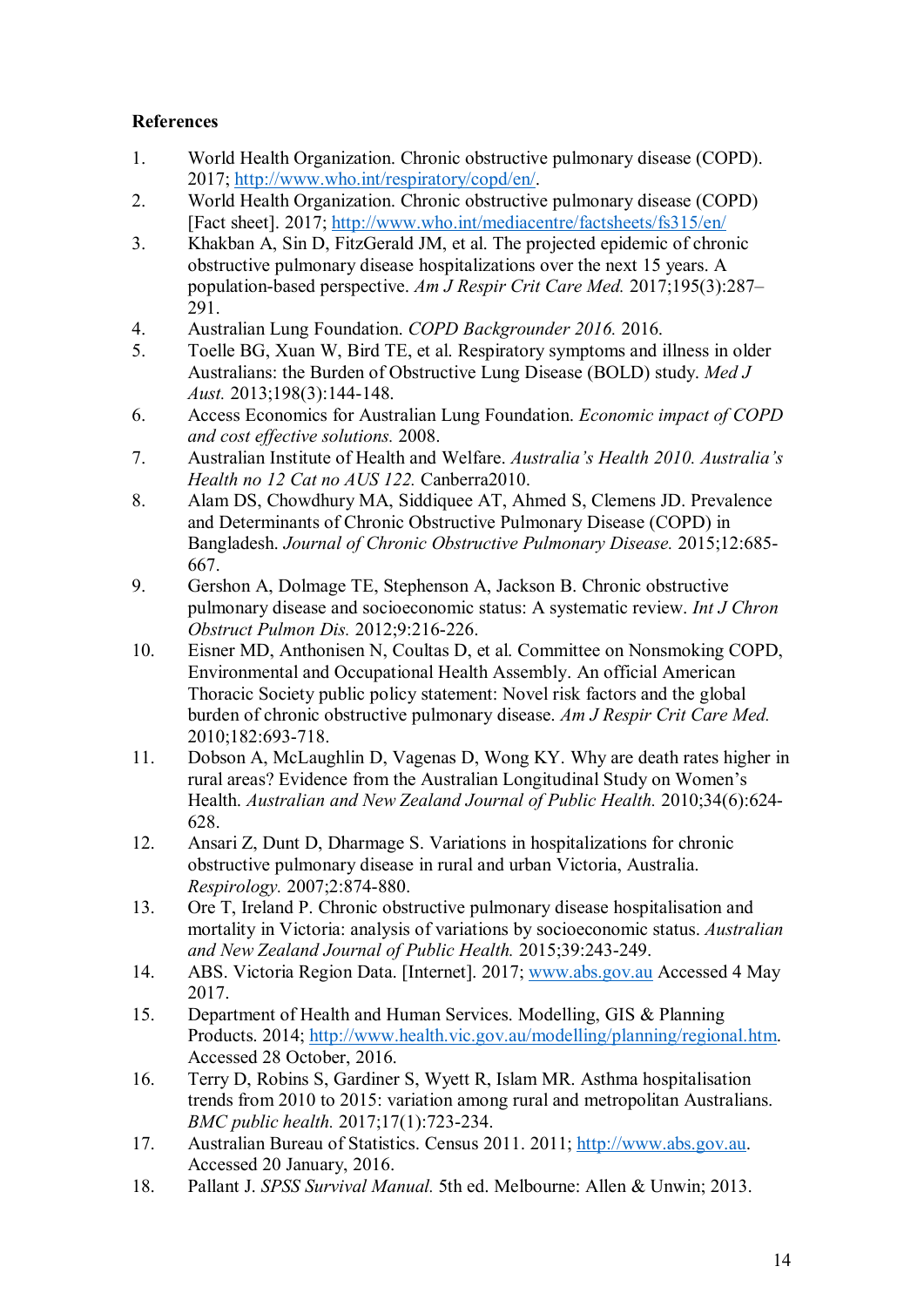- 19. Agriculture Victoria. Rural Zones explained. 2017; [http://agriculture.vic.gov.au/agriculture/farm-management/business](http://agriculture.vic.gov.au/agriculture/farm-management/business-management/planning-applications-in-rural-areas/rural-zones-explained)[management/planning-applications-in-rural-areas/rural-zones-explained.](http://agriculture.vic.gov.au/agriculture/farm-management/business-management/planning-applications-in-rural-areas/rural-zones-explained) Accessed 30 March, 2018.
- 20. Roberts NJ, Patel IS, Partridge MR. The diagnosis of COPD in primary care; gender differences and the role of spirometry. *Respir Med.* 2016;111:60-63.
- 21. Rycroft CE, Heyes A, Lanza L, Becker K. Epidemiology of chronic obstructive pulmonary disease: a literature review. *International Journal of COPD.*  2012;7(457-494).
- 22. Australia Centre for Asthma Monitoring. *Asthma in Australia 2011. AIHW Series no.4. Cat. No. ACM 22.* Canberra2011.
- 23. Adair T, Hoy D, Dettrick Z, Lopez AD. 100 years of mortality due to chronic obstructive pulmonary disease in Australia: the role of tobacco consumption. *International Journal of Tuberculosis Lung Disease.* 2010;16(12):1699-1705.
- 24. AIHW. *The Health and Welfare of Australia's Aboriginal and Torres Strait Islander Peoples.* Canberra: Australian Institue of Health and Welfare;2012.
- 25. Vos T, Barker B, Stanley L, Lopez A. *The burden of disease and injury in Aboriginal and Torres Strait Islander peoples 2003.* Queensland: Centre for Burden of Disease and Cost-Effectiveness, School of Population Health, University of Queensland;2007. 186499889X.
- 26. Hoppin JA, Umbach DM, London SJ, Alavanja MC, Sandler DP. Chemical predictors of wheeze among farmer pesticide applicators in the Agricultural Health Study. *American journal of respiratory and critical care medicine.*  2002;165(5):683-689.
- 27. Van Schayck C, Van der Heijden F, van Den Boom G, Tirimanna P, Van Herwaarden C. Underdiagnosis of asthma: is the doctor or the patient to blame? The DIMCA project. *Thorax.* 2000;55(7):562-565.
- 28. Hernandez P, Balter M, Bourbeau J, Hodder R. Living with chronic obstructive pulmonary disease: A survey of patients' knowledge and attitudes. *Respiratory Medicine.* 2009;103(7):1004-1012.
- 29. Abramson M, Crockett AJ, Dabscheck E, et al. The COPD-X Plan: Australian and New Zealand Guidelines for the management of Chronic Obstructive Pulmonary Disease V2.37. In: Lung Foundation Australia and the Thoracic So ciety of Australia and New Zealand; 2014.
- 30. Tinkelman DG, Price D, Nordyke RJ, Halbert RJ. COPD screening efforts in primary care: what is the yield? *Primary Care Respiratory Journal.*  2007;16(1):41-48.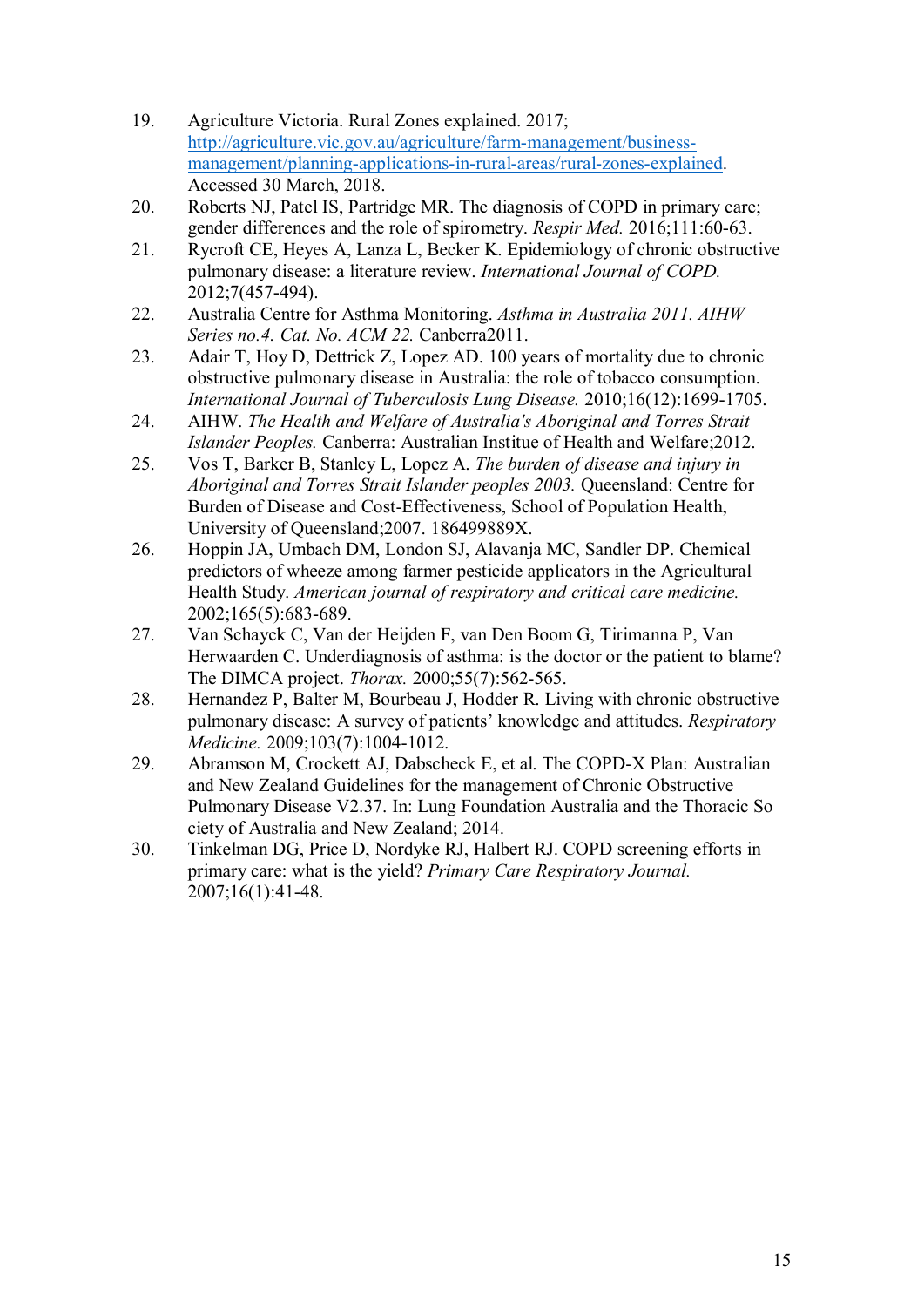| Females                     |                 |            |                 |            | Males        |             |           |                 |  |
|-----------------------------|-----------------|------------|-----------------|------------|--------------|-------------|-----------|-----------------|--|
| Patient factor              | Metropolitan    |            | Rural           |            | Metropolitan |             | Rural     |                 |  |
| Age (years)                 | Frequency       | Percentage | Frequency       | Percentage | Frequency    | Percentage  | Frequency | Percentage      |  |
| $40-44$ years               | 259             | 1.2        | 168             | 1.5        | 170          | 0.7         | 100       | 0.7             |  |
| $45-49$ years               | 464             | 2.2        | 267             | 2.4        | 334          | 1.4         | 182       | 1.3             |  |
| $50 - 54$ years             | 706             | 3.3        | 563             | 5.0        | 524          | 2.1         | 393       | 2.8             |  |
| $55-59$ years               | 1217            | 5.7        | 806             | 7.1        | 1278         | 5.2         | 583       | 4.2             |  |
| $60-64$ years               | 1977            | 9.2        | 1116            | 9.8        | 1922         | 7.8         | 1153      | 8.3             |  |
| $65 - 69$ years             | 2820            | 13.2       | 1453            | 12.8       | 2993         | 12.1        | 1786      | 12.9            |  |
| $70 - 74$ years             | 3163            | 14.8       | 1983            | 17.5       | 3788         | 15.3        | 2306      | 16.7            |  |
| $75-79$ years               | 3266            | 15.3       | 1880            | 16.5       | 4420         | 17.9        | 2488      | 18.0            |  |
| $80 - 84$ years             | 3657            | 17.1       | 1649            | 14.5       | 4653         | 18.9        | 2552      | 18.5            |  |
| $85+$ years                 | 2864            | 18.1       | 1476            | 13.0       | 4599         | 18.7        | 2284      | 16.6            |  |
| Where hospitalised          |                 |            |                 |            |              |             |           |                 |  |
| Metropolitan                | 20762           | 98.9       | 631             | 5.4        | 24073        | 99.0        | 608       | 4.3             |  |
| Rural                       | 227             | 1.1        | 11134           | 94.6       | 252          | 1.0         | 13575     | 95.7            |  |
| Patient type                |                 |            |                 |            |              |             |           |                 |  |
| Public                      | 14232           | 67.8       | 9281            | 78.8       | 17354        | 71.3        | 10784     | 76.0            |  |
| Private                     | 6724            | 32.0       | 2479            | 21.1       | 6892         | 28.4        | 3366      | 23.7            |  |
| Other                       | 33              | 0.2        | 5               | 0.1        | 79           | 0.3         | 33        | $0.2\,$         |  |
| Hospitalisation type        |                 |            |                 |            |              |             |           |                 |  |
| Elective                    | 17045           | 81.2       | 9303            | 79.1       | 3575         | 83.9        | 11385     | 80.3            |  |
| Emergency                   | 3629            | 17.3       | 2093            | 17.8       | 20410        | 14.7        | 2448      | 17.3            |  |
| Other                       | 315             | 1.5        | 369             | 3.1        | 340          | 1.4         | 350       | 2.5             |  |
| Hospital discharge mode     |                 |            |                 |            |              |             |           |                 |  |
| To private accommodation    | 15680           | 76.3       | 9220            | 81.8       | 18725        | 78.4        | 11191     | 81.8            |  |
| To other care               | 3994            | 19.4       | 1548            | 13.7       | 4030         | 16.8        | 1809      | 13.2            |  |
| Left against medical advice | 137             | 0.9        | 89              | 0.8        | 194          | 1.0         | 108       | $0.8\,$         |  |
| Death                       | 748             | 3.6        | 421             | 3.7        | 920          | 3.8         | 574       | 4.2             |  |
| Length of stay              |                 |            |                 |            |              |             |           |                 |  |
| Mean                        | 6.29            |            |                 | 6.43       |              | 5.76        |           | 6.17            |  |
| Range                       | $1.00 - 181.00$ |            | $1.00 - 325.00$ |            |              | 1.00-231.00 |           | $1.00 - 260.00$ |  |

Table 1: Descriptive data associated with COPD hospitalisations between rural and metropolitan males and females from 2010-11 to 2014-15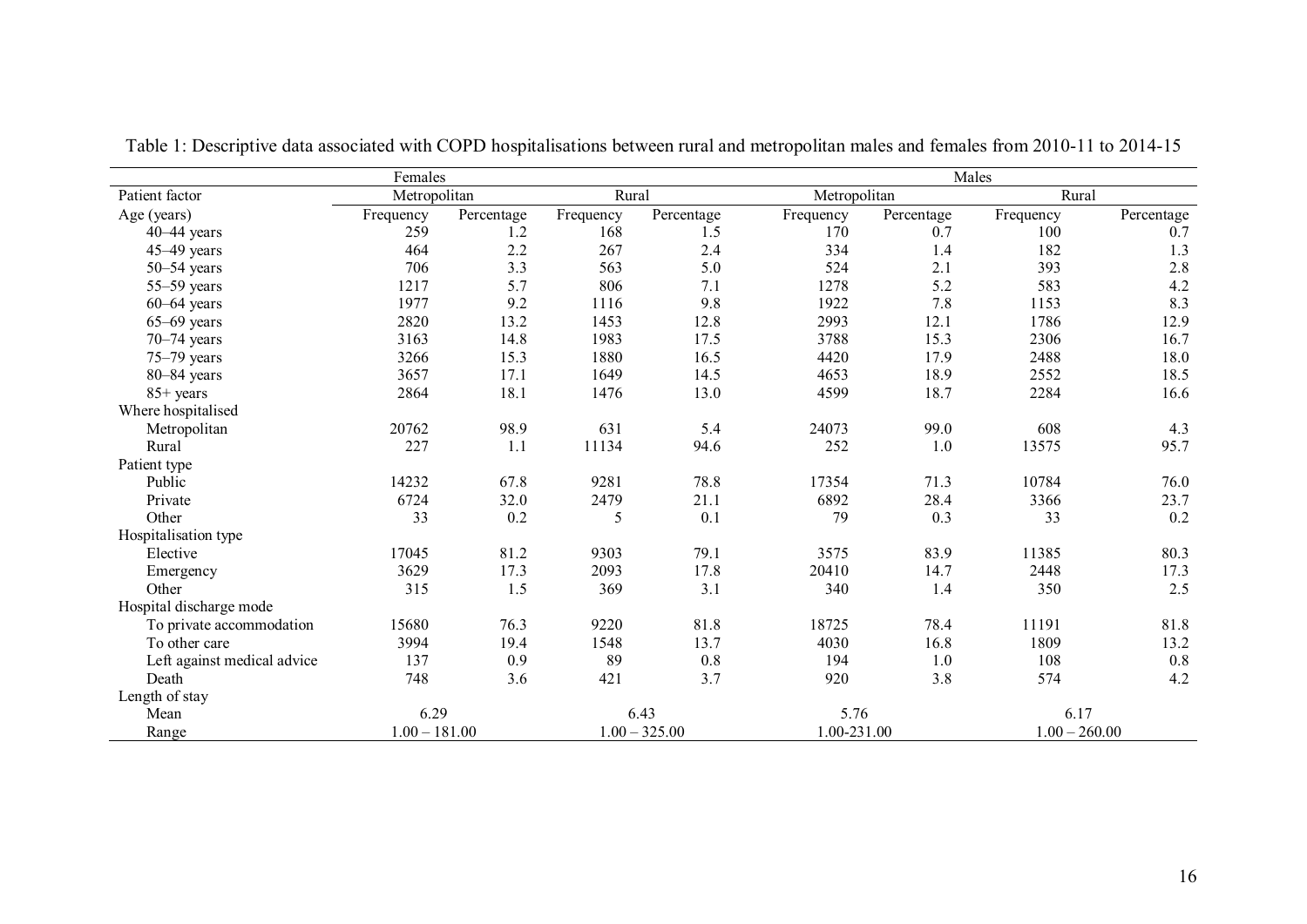|                             | Incidence | 95% CI        | Incidence | 95% CI        | p-vale |
|-----------------------------|-----------|---------------|-----------|---------------|--------|
|                             | rate      |               | rate      |               |        |
|                             |           | Rural         |           | Metropolitan  |        |
| Males                       | 3.728     | 3.723-3.734   | 6.261     | 6.251-6.270   | .001   |
| Aged over 65 years          | 8.886     | 8.862-8.910   | 16.302    | 16.259-16.345 | .001   |
| Aged over 85 years          | 14.034    | 13.918-14.149 | 35.092    | 34.810-35.374 | .001   |
| Females                     | 4.059     | 4.054-4.063   | 6.334     | 6.321-6.346   | .001   |
| Aged over 65 years          | 12.717    | 12.676-12.758 | 9.998     | 9.977-10.019  | .001   |
| Aged over 85 years          | 13.599    | 13.489-13.709 | 14.435    | 14.361-14.509 | .001   |
| $\star$ $\sim$ 0.0 $\sigma$ |           |               |           |               |        |

Table 2: Incidence rate per 1000 population of COPD hospitalisations

 $*$  p  $< 0.05$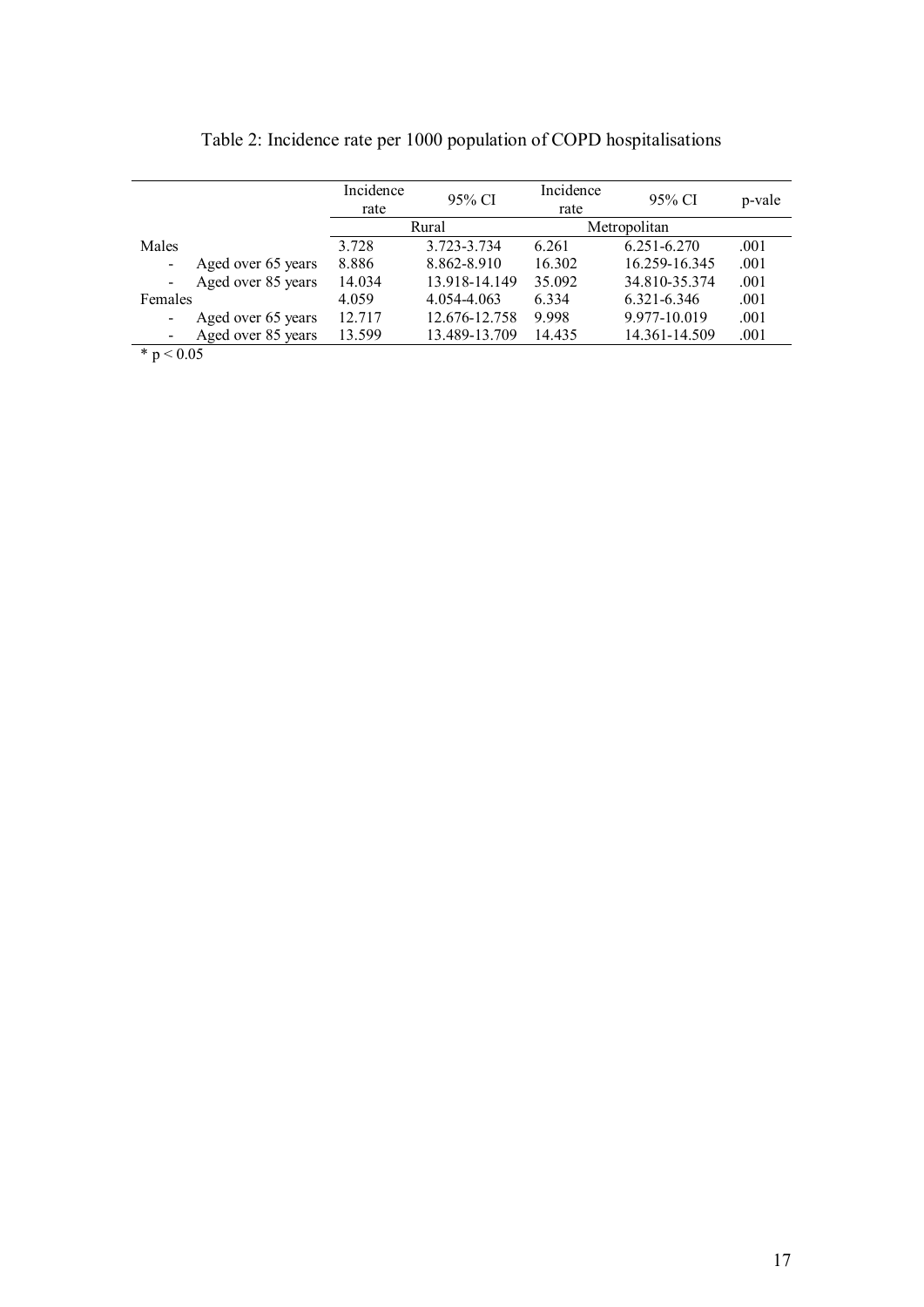|                      | Percentage of variance <sup>§</sup> | $ANOVA^{\dagger}$        |
|----------------------|-------------------------------------|--------------------------|
| Metropolitan males   | 78.2%                               | $F(13,30)=4.678, p=.002$ |
| Rural Males          | 69.5%                               | $F(13,47)=5.967, p=.001$ |
| Metropolitan Females | 75.6%                               | $F(13,30)=4.048, p=.004$ |
| Rural Females        | $60.4\%$                            | $F(13,47)=3.982, p=.001$ |

Table 3: Hierarchical Multiple Regression model summary

§ Indicates the proportion that the factors in the model are responsible for COPD. † F-statistic used to test the hypothesis that the data set in the regression analysis follows the simpler of two proposed linear models that are nested within each other.